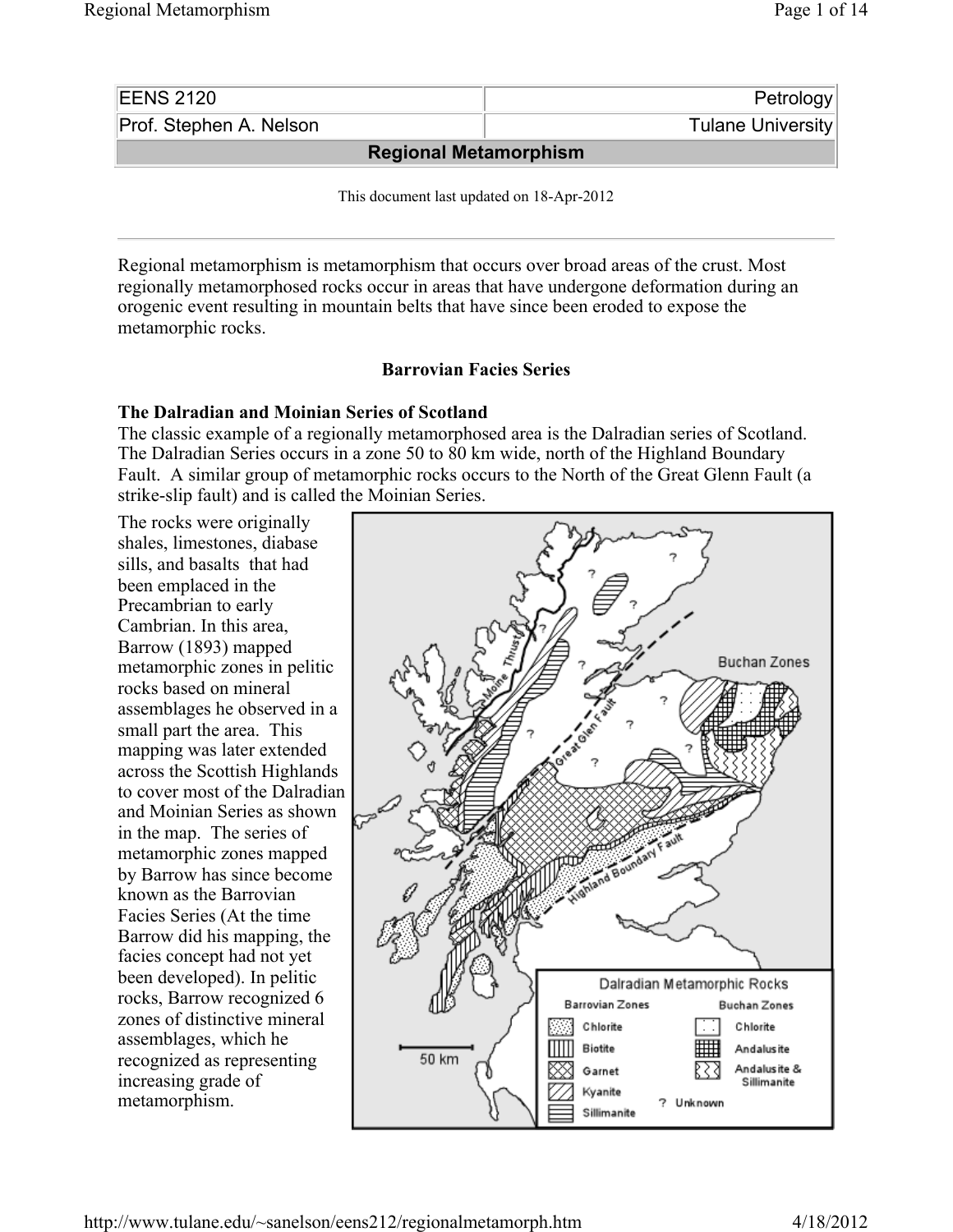The boundaries for his zones were based on the first appearance of a particular mineral, called an *index mineral*, which is characteristic of the zone. These boundaries were later called *isograds* (equal grade) and likely represent surfaces in a three dimensional sense. He called the zone of lowest grade rocks the "zone of digested clastic mica," but Tilley, mapping the area in 1925, renamed this zone the chlorite zone.

| Zone<br>(textural type)                | <b>Mineral Assemblage in Pelitic Rocks</b>                     |
|----------------------------------------|----------------------------------------------------------------|
| Chlorite (slates & phyllites)          | quartz, chlorite, muscovite, albite                            |
| Biotite (phyllites $&$ schists)        | biotite begins to replace chlorite, quartz, muscovite, albite  |
| Garnet (phyllites and schists)         | quartz, muscovite, biotite, almandine, albite                  |
| Staurolite (schists)                   | quartz, biotite, muscovite, almandine, staurolite, oligoclase  |
| Kyanite (schists)                      | quartz, biotite, muscovite, oligoclase, almandine, kyanite     |
| Sillimanite (schists $\&$<br>gneisses) | quartz, biotite, muscovite, oligoclase, almandine, sillimanite |

Mineral assemblages for pelitic rocks of the Barrovian Zones are listed in the table above. Note the following important points:

- The index mineral that defines a zone, does not necessarily disappear when entering the next higher grade zone. For example the first appearance of biotite is at the biotite isograd where chlorite is seen to be reacting to produce biotite. Biotite does not disappear at the garnet isograd, and, in fact continues to be seen though the garnet, sillimanite, staurolite, kyanite, and sillimanite zones.
- Staurolite, kyanite, and sillimanite only occur in the staurolite, kyanite, and sillimanite zones, respectively.
- The composition of the plagioclase changes with increasing grade of metamorphism. It is nearly pure albite in the chlorite and biotite zones, and becomes somewhat more calcic (oligoclase) in higher grade zones.
- The texture of the rocks changes from slates and phyllites in the chlorite zone to schists in the staurolite and kyanite zones, to schists and gneisses in the sillimanite zone.

As mentioned above, Tilley mapped the area in 1925, and extended the zones across the area between the Highland Boundary Fault and into the Moinian Series, and renamed the chlorite zone. Later, Wiseman (1934), mapped the metabasic rocks and Kennedy (1949) mapped the meta calcareous sediments. Mineral assemblages in these rocks and their correlation with the metamorphic zones in the pelitic rocks are shown in the table below.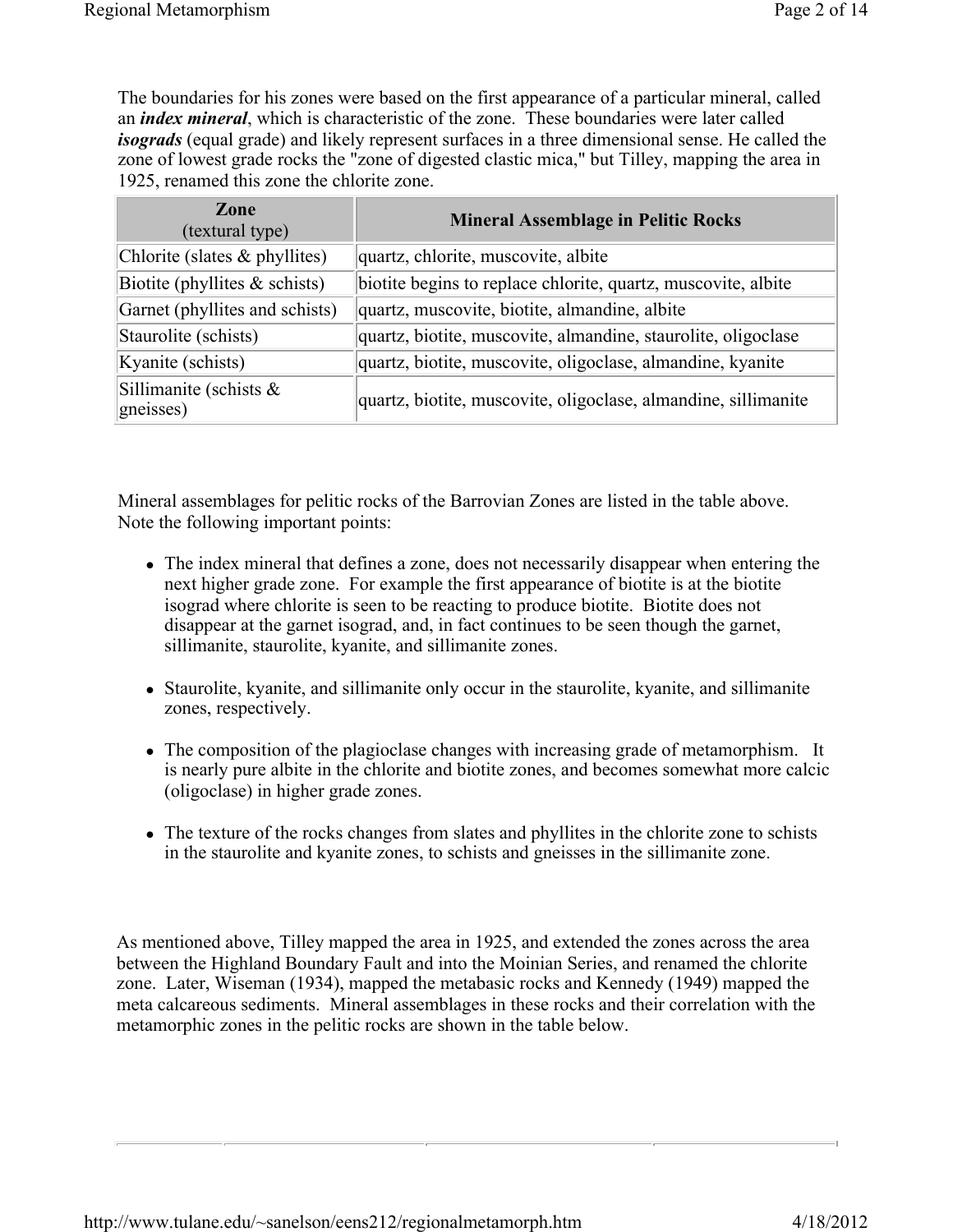| <b>Index</b><br><b>Mineral</b><br>(Pelitic<br>Rocks) | <b>Basic Rocks</b>                                                      | <b>Calcareous Rocks</b>                     | <b>Facies</b> |
|------------------------------------------------------|-------------------------------------------------------------------------|---------------------------------------------|---------------|
| Chlorite                                             | Chlorite, albite, epidote,<br>sphene, $\pm$ calcite<br>$\pm$ actinolite | qtz, muscovite, biotite,<br>calcite         | Greenschist   |
| <b>Biotite</b>                                       |                                                                         | garnet, zoisite, sodic                      |               |
| Garnet                                               |                                                                         | plagioclase, biotite or<br>hornblende       |               |
| Staurolite                                           | Hornblende, plagioclase,                                                | garnet, anorthite or                        |               |
| Kyanite                                              | $\pm$ epidote, $\pm$ almandine,<br>$\pm$ diopside                       | bytownite, hornblende                       | Amphibolite   |
| Sillimanite                                          |                                                                         | garnet, anorthite or<br>bytownite, pyroxene |               |

Note that the metabasic rocks only define two zones, one corresponding to the chlorite and biotite zones in the pelitic rocks, and the other corresponding to the staurolite, kyanite, and sillimanite zones. The calcareous rocks define four zones. The lowest grade rocks are only metamorphosed in the higher grade parts of the pelitic chlorite zone, another set of minerals occurs in the calcareous rocks throughout the biotite and garnet zones, another mineral assemblage is characteristic of the staurolite and kyanite zone, and a fourth mineral assemblage is found in calcareous rocks of the sillimanite zone.

Note how the Anorthite content of plagioclase increases with increasing grade of metamorphism in the basic rocks and the calcareous rocks.

The facies concept was developed by Eskola in 1939. Recall that the names of Eskola's facies are based on mineral assemblages found in metabasic basic rocks. Applying the facies concept to the Dalradian series of Scotland, one finds only two facies represented. The chlorite and biotite zones represent greenschist facies metamorphism, and the garnet, staurolite, kyanite, and sillimanite zones represent amphibolite facies metamorphism.

The structural history of the Dalradian and Moinian Series is complex. Deformation can be divided into three main stages, based on structures found in the rocks and radiometric dating.

- 1. Between about 600 and 550 million years ago was a period of large scale recumbent folding.
- 2. Between 550 and 480 million years ago simple anticlinal flooding with fold axes plunging toward the southwest. During this stage, much of the metamorphism took place.
- 3. Between 480 and 420 million years ago minor refolding occurred accompanied by minor retrograde metamorphism The retrograde metamorphism consisted of chloritization of biotite and garnet, and seritization of kyanite.

These events occurred during the Caledonian Orogeny, when the European continental block was colliding with the North American continental block, thus, in North America, this event is correlative with the Appalachian Orogenies.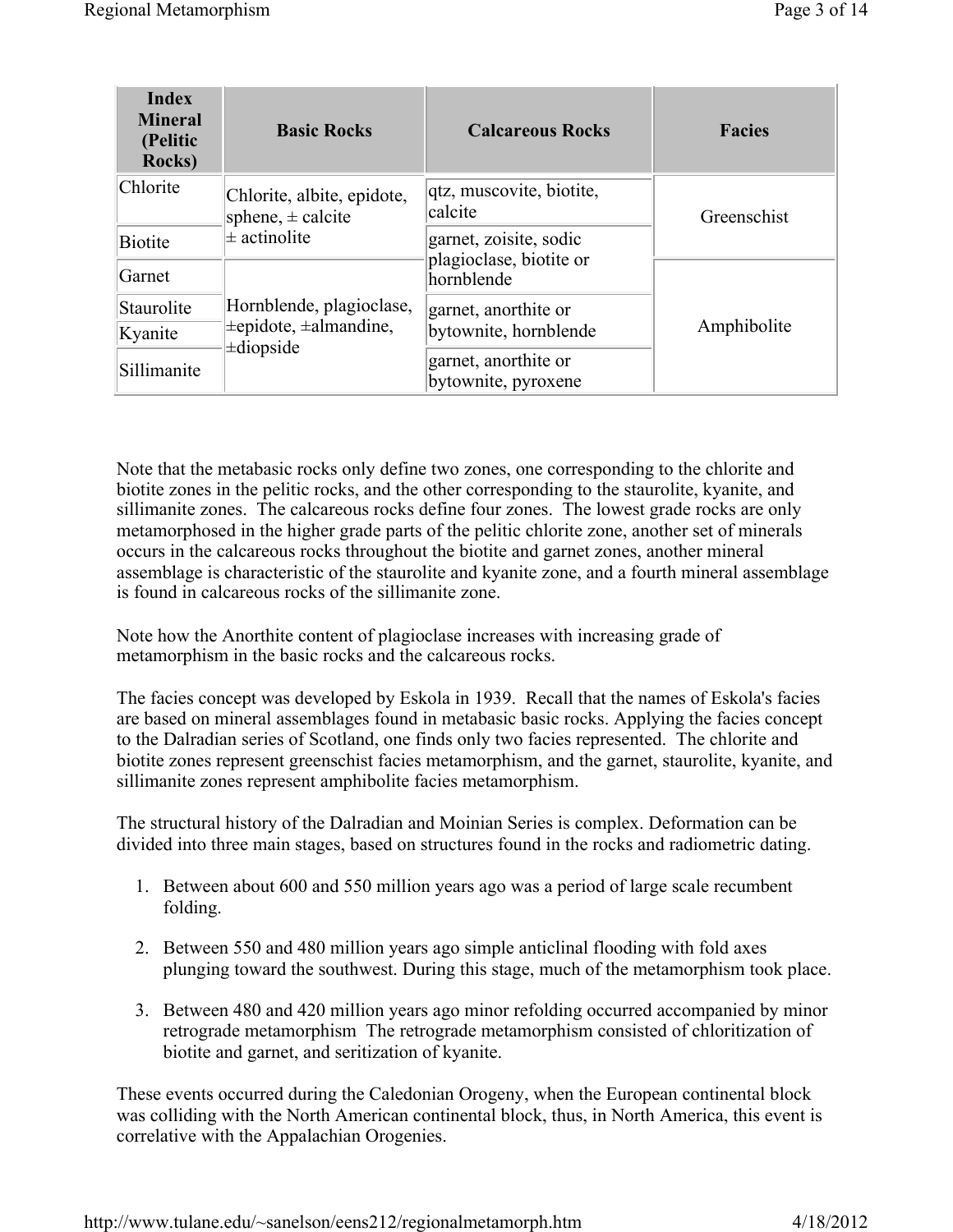.

There is apparently no correlation with stratigraphic depth in the Dalradian metamorphic rocks, although there must be a correlation with tectonic depth. Pressure - Temperature estimates for the Sillimanite zone indicate a maximum temperature of about  $700^{\circ}$ C and maximum pressure of about 7 kb. This corresponds to a depth of about 25 km, and gives a geothermal gradient of about  $28\text{°C}$  /km (compared to a normal stable continental geotherm of  $25\text{°C}$  /km



## **Barrovian Facies Series of the Southern Appalachians**

The Barrovian Facies Series occurs in the southern Appalachians, extending from Central Virginia to Alabama. Interpretation of the relationship between deformation and metamorphism is complicated by two factors:

- 1. Three or more orogenic events affected the region. The most recent are:
	- a. The Taconic Orogeny Ordovician, 500 to 400 million years ago.
	- b. The Acadian Orogeny Devonian to Mississippian 400 to 350 million years ago.
	- c. The Alleghenian Orogeny Pennsylvanian to Permian 325 to 260 million years ago.
- 2. Thrust faulting during these three orogenic events sliced up the area. Some of these thrust faults, like the Fries-Hayesville Thrust, shown below, occurred after metamorphism.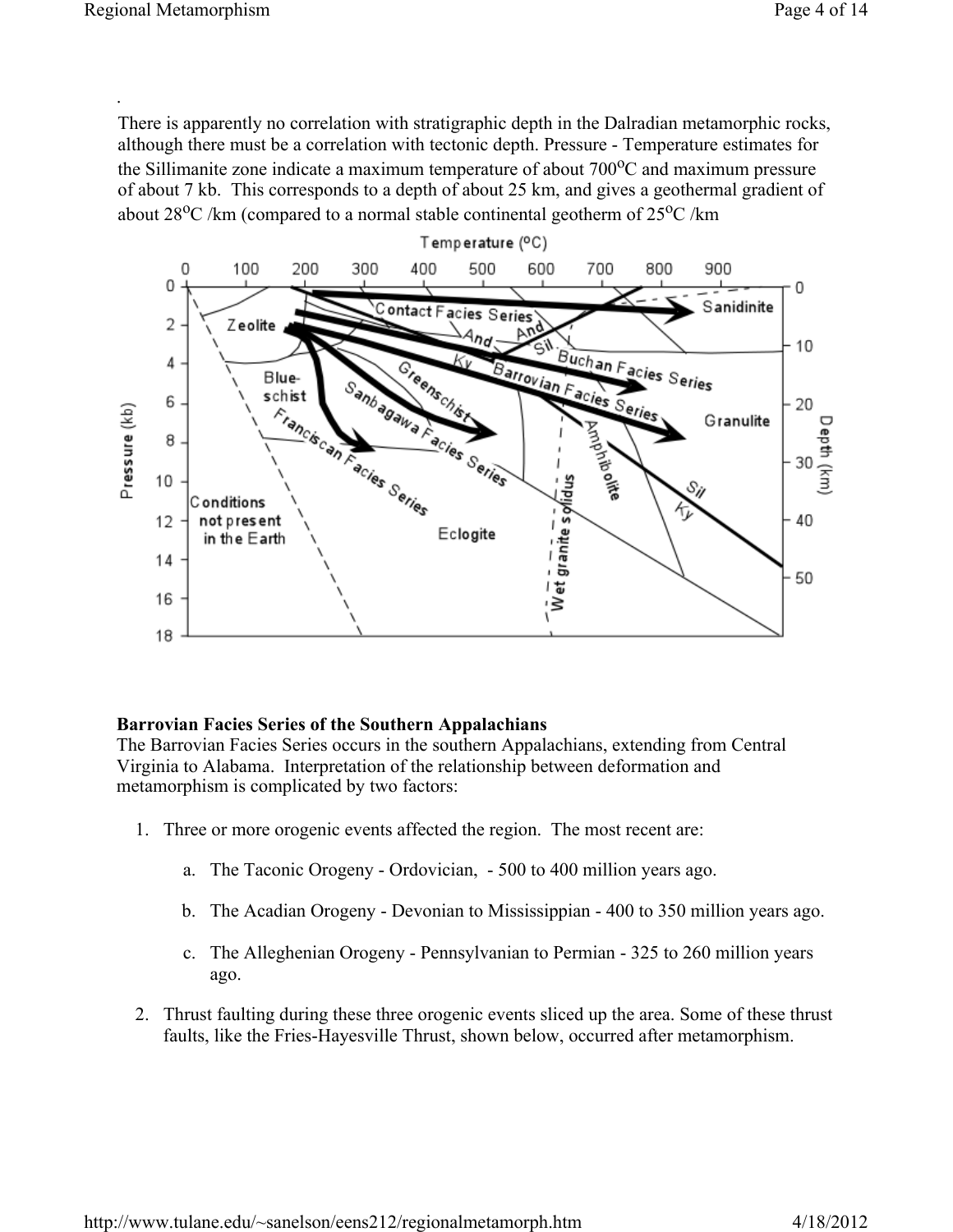

After Raymond, 1995

• Zeolite and Prehnite-Pumpellyite Facies Metamorphic Rocks. These occur mostly in the Valley and Ridge Province, located northwest of the Great Smokey (or Blue Ridge) Thrust. The rocks are Precambrian to Lower Cambrian shales and carbonates that were folded during the Alleghenian Orogeny. Pelitic rocks show only recrystallization of clay minerals, carbonate rocks have an assemblage of calcite or dolomite  $\pm$  quartz, and rare basic rocks have chlorite, calcite, and rare pumpellyite -  $[Ca_4(Mg,Fe)(Al,Fe^{+3})_5Si_4O_{23}(OH)_3.2H_2O].$ 

• Greenschist Facies Rocks. These occur in the Carolina Slate Belt in the east, and near the Great Smokey Fault in the west. Some greenschist facies rocks are also exposed in structural windows within the central Blue Ridge Province. The following mineral assemblages are observed:

## { **Pelitic Rocks**

Chlorite, sericite, quartz, albite, magnetite, ±garnet (highest grade greenschist facies).

### { **Quartzo-Feldspathic Rocks**

quartz, sericite, chlorite, K-spar, magnetite  $\pm$  biotite,  $\pm$ calcite,  $\pm$ pyrite.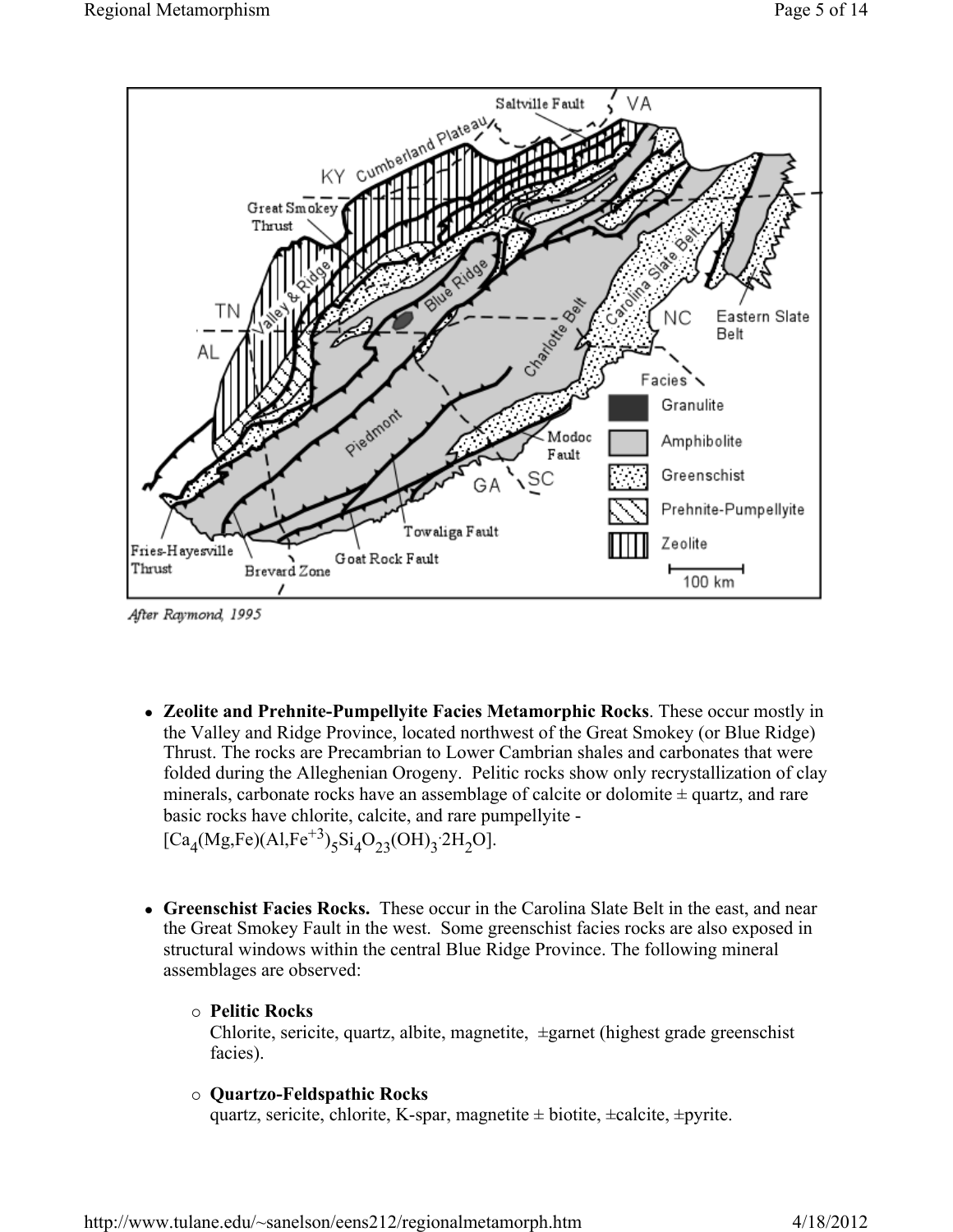### { **Basic Rocks**

chlorite, epidote, albite, quartz, hematite or actinolite, chlorite, albite, quartz, magnetite.

### { **Carbonate Rocks**

dolomite, calcite, quartz, plagioclase, biotite  $\pm$  sericite

• **Amphibolite Facies Rocks.** These occur throughout the eastern Blue Ridge Province and in the Piedmont Province. Pressure and temperature calculations suggest that the amphibolite facies rocks were metamorphosed between 500 and  $850^{\circ}$ C and 5 to 11 kilobars pressure. Migmatites accompany some of the higher grade assemblages, and are expected since the maximum temperatures approach the range of wet granite melting.

#### { **Pelitic Rocks**

quartz, muscovite, k-spar, ±staurolite, ±garnet, ±kyanite

#### { **Quartzo-Feldspathic Rocks**

quartz, muscovite, plagioclase, garnet, ±magnetite ±ilmenite.

{ **Basic Rocks**

hornblende, plagioclase, garnet, ±quartz, ±epidote, ±biotite, ±magnetite,  $\pm$ ilmenite,  $\pm$ pyrite.

#### { **Calcareous Rocks**

rare marbles contain diopside and calcite. More siliceous calcareous rocks are seen as pseudo-diorites (because they look like diorites in hand specimen) with zoisite, garnet, and hornblende.

• Granulite Facies Rocks. Granulite Facies rocks occur in a small area near the crest of the Blue Ridge Province in southeastern North Carolina (Winding Stair Gap). The rocks here have suffered some retrograde metamorphism, but original granulite facies assemblages are still discernable. Peak metamorphic conditions were apparently reached in this area during the Taconic Orogeny. Pressure - Temperature calculations indicate that the peak metamorphic conditions reached temperatures of  $750 - 775^{\circ}$ C and pressures of  $6.5$  - 7.0 kb. This indicates a geothermal gradient of about  $30^{\circ}$ C/km.

#### { **Pelitic Rocks**

biotite, garnet, sillimanite, K-spar, andesite, quartz, magnetite, ilmenite.

### { **Quartzo-Feldspathic Rocks**

Quartz, andesine, K-spar, biotite, garnet, magnetite, ilmenite.

{ **Basic Rocks**

biotite, orthopyroxene, bytownite, quartz, magnetite, ilmenite, ±hornblende (probably retrograde).

### { **Calcareous Rocks**

calcite, quartz, scapolite  $\left[Ca_{4}Al_{3}(Al,Si)_{3}Si_{6}O_{24}(Cl,CO_{3},SO_{4})\right]$ ,  $\pm$ grossularite,  $\pm$ diopside,  $\pm$ clinozoisite,  $\pm$ sphene,  $\pm$ apatite.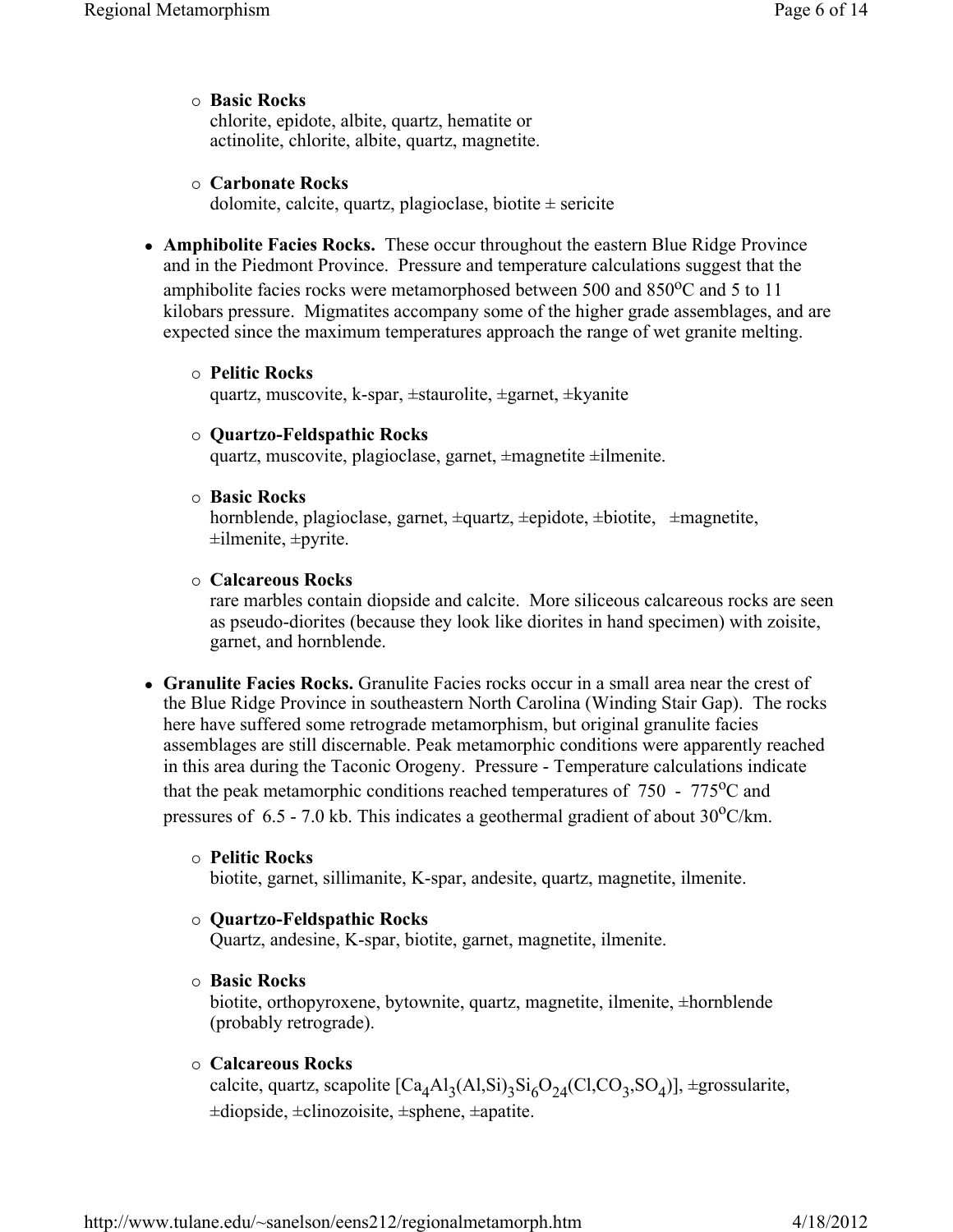## { **Ultramafic Rocks**

orthopyroxene, andesine, biotite, and retrograde minerals - hornblende, cummingtonite, & quartz.

### **Buchan Facies Series**

The Buchan Facies Series of regional metamorphism is characterized by the presence of andalusite, and sometimes cordierite, in intermediate grade mineral assemblages indicating that the conditions of metamorphism were at lower pressure and along a higher metamorphic field gradient than that recorded in Barrovian Facies Series metamorphic rocks . The type locality of Buchan Facies Series metamorphism is in northeastern Scotland (see map above) in the Dalradian Series. Here the pelitic rocks in the mapped zones contain the following mineral assemblages:

<sup>z</sup> **Chlorite Zone (Greenschist Facies)** chlorite, muscovite, quartz, albite, ilmenite ±chloritoid or chlorite, muscovite, biotite, quartz, albite, ilmenite.

### <sup>z</sup> **Andalusite Zone (Amphibolite Facies)**

muscovite, biotite, quartz, oligoclase, garnet, andalusite, ilmenite or muscovite, biotite, quartz, oligoclase, andalusite, staurolite, cordierite, ilmenite

<sup>z</sup> **Sillimanite Zone (Amphibolite to Granulite Facies)** muscovite, biotite, quartz, oligoclase, andalusite, staurolite, cordierite, garnet, sillimanite, k-spar or microcline, biotite, quartz, oligoclase, garnet, sillimanite, cordierite, magnetite.

## **High Pressure Facies Series**

### **Franciscan Facies Series**

Metamorphism along low geothermal gradients results in a series of rocks that pass through the Zeolite, Prehnite-Pumpellyite, Blueschist, and Eclogite Facies of Regional Metamorphism. The best studied example of this type of metamorphism occurs within the Cretaceous Franciscan Complex of California. The Franciscan Complex contains highly folded and faulted blocks and slabs of both unmetamorphosed or weakly metamorphosed rocks, and smaller tectonic blocks bounded by faults. It is structurally complex, and only in a few places can continuous structures be mapped over large areas. For this reason, the complex is called a *mélange* (French for mixed). The nonmetamorphosed to weakly metamorphosed rocks are those that are typically found in ophiolite sequences, such as pillow basalts, shales, radiolarian cherts, and limestones, along with clastic sedimentary rocks usually found in oceanic trenches, such as graywackes. These rock types are also found metamorphosed into the Zeolite, Prehnite-Pumpellyite, Blueschist, and Eclogite Facies.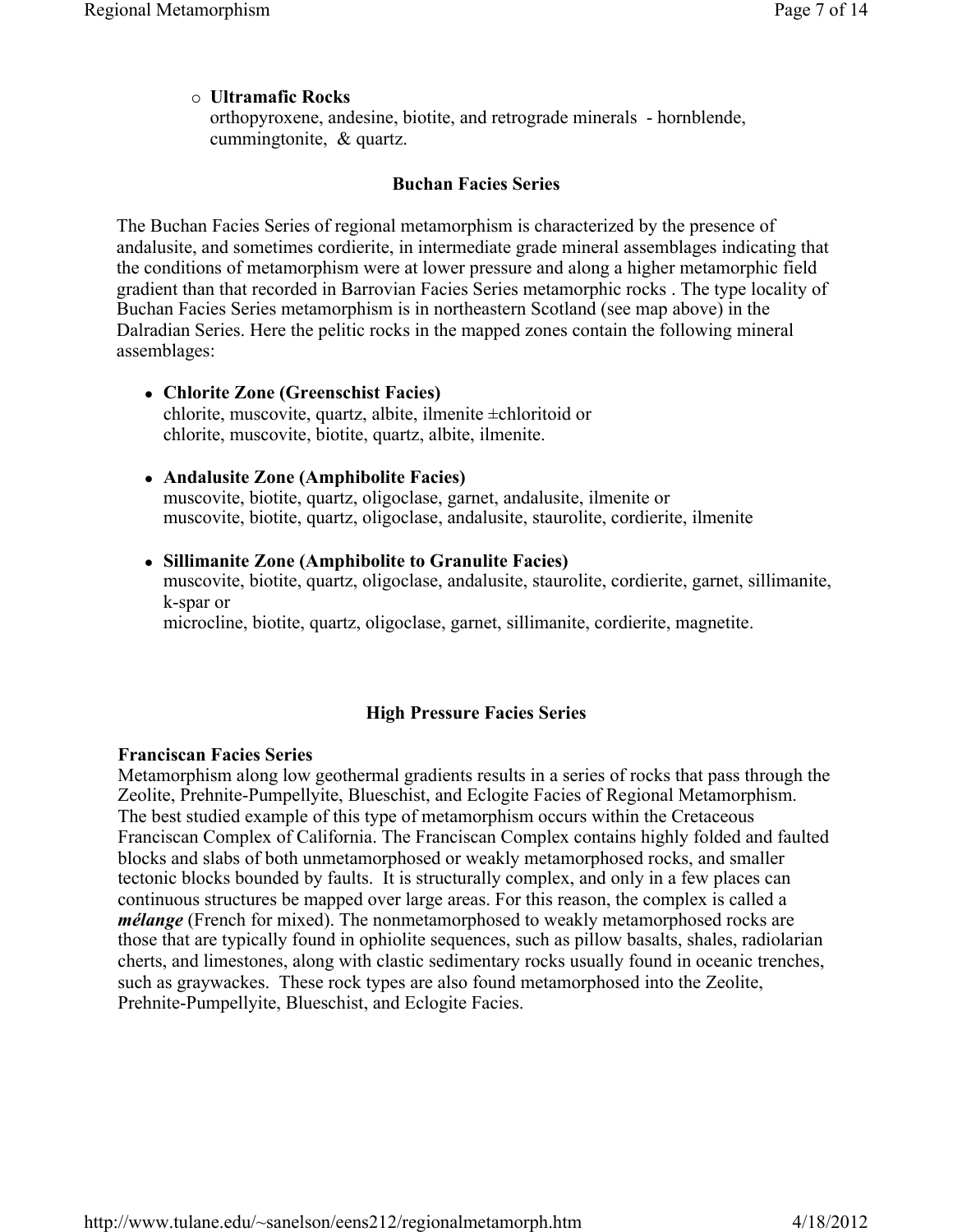

Typical mineral assemblages are as follows:

- Zeolite Facies From the mineral assemblage listed below metamorphism of zeolite facies rocks occurred at temperatures of 100 - 200°C and pressures of 1 to 3 kb.
	- { **Metagraywackes -** retain their clastic sedimentary textures, contain quartz, feldspars and rock fragments with laumontite  $(CaAl<sub>2</sub>Si<sub>4</sub>O<sub>12</sub>·4H<sub>2</sub>O)$ , prehnite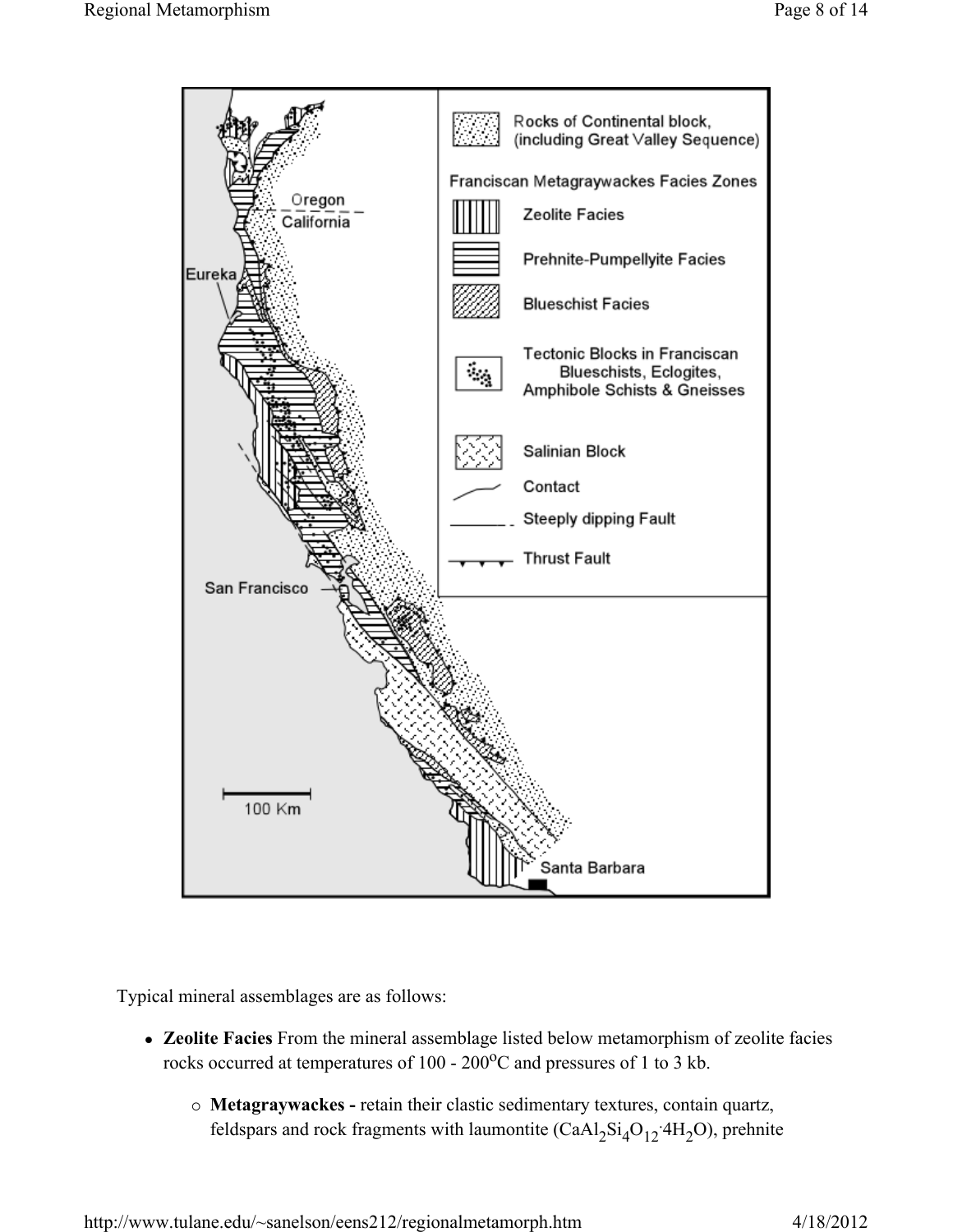$[Ca_2Al_2Si_3O_{10}(OH)_2]$  or pumpellyite  $[Ca_4(Mg,Fe)(Al,Fe^{+3})_5Si_4O_{23}(OH)_3^2CH_2O$ in the recrystallized feldspars. Typical rocks have the following mineral assemblages:

quartz, albite, laumontite, chlorite, sericite, hematite quartz, albite, prehnite, chlorite, sericite, calcite quartz, albite, K-spar, chlorite, sericite, stilpnomelane, calcite

- { **Metabasalts -** again retain their primary igneous textures but contain such minerals as epidote, laumontite, prehnite, and pumpellyite.
- **Prehnite-Pumpellyite Facies.** Temperature Pressure estimates for the following assemblages indicate that metamorphism occurred at temperatures of  $150$  to  $225^{\circ}$ C and pressures between 3 and 4.5 kb.
	- { **Metagraywackes**  again retain their clastic sedimentary textures and minerals, along with assemblages such as:

quartz, albite, k-spar, chlorite, sericite and veins of laumontite and prehnite quartz, albite, pumpellyite, chlorite, sericite, hematite quartz, albite, prehnite, pumpellyite, chlorite, sericite, hematite

{ **Metabasalts** - relict igneous textures are common.

chlorite, pumpellyite, albite, quartz, calcite

• Blueschist Facies - most of the rocks of the blueschist facies do not retain their original textures, and are now schistose. Typical mineral assemblages in various compositional groups are as follows: Pressure temperature estimates for the mineral assemblages below show a wide range, with temperatures from  $125$  to  $350^{\circ}$ C and pressures from 4 to 10 kb.

# { **Pelitic Rocks**

muscovite, chlorite, quartz, albite, lawsonite  $[CaAl_2Si_2O_7(OH)_2'H_2O]$ muscovite, chlorite, glaucophane  $[Na_2Mg_3Al_2Si_8O_{22}(OH)_2]$ , garnet

# { **Quartzo-Feldspathic (Metagraywackes)**

quartz, muscovite, albite, chlorite, lawsonsite, aragonite,  $\pm$  jadeitic pyroxene  $\pm$ glaucophane,  $\pm$ stilpnomelane  $\pm$ sphene

# { **Metacherts**

quartz, crossite  $[Na_2(Mg,Fe^{+2})_3(Al,Fe^{+3})_2Si_8O_{22}(OH)_2]$ , aegerine, hematite, ±aragonite or quartz, stilpnomelane, garnet

# { **Basic Rocks**

glaucophane, lawsonite, albite, sphene glaucophane, lawsonite, stilpnomelane, chlorite, albite, quartz glaucophane, albite, quartz, garnet, muscovite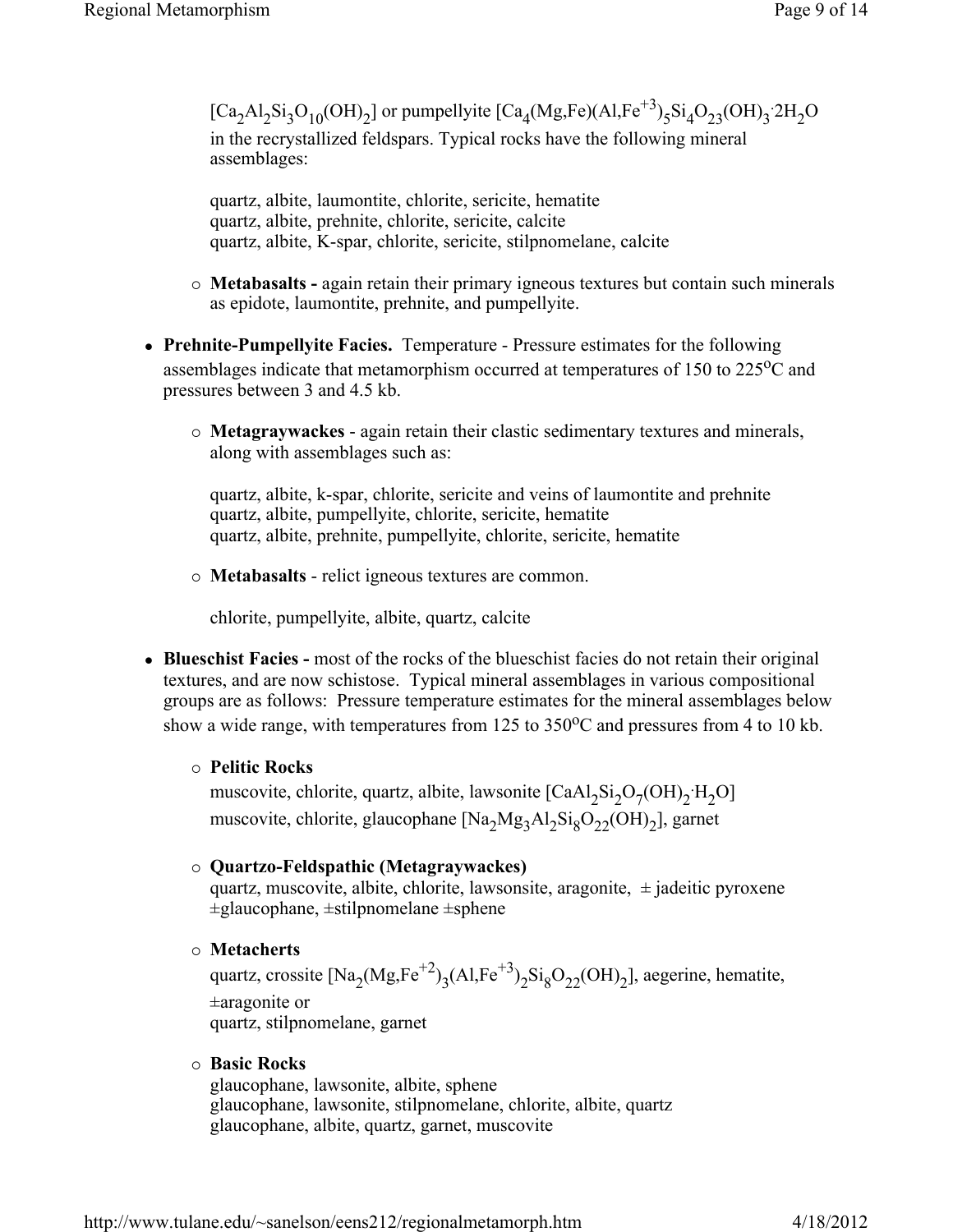glaucophane, lawsonite, pumpellyite, chlorite, albite, garnet chlorite, lawsonite, jadeitic pyroxene, glaucophane, quartz, sphene

{ **Calcareous Rocks**

aragonite, lawsonite, glaucophane

**Eclogite Facies** rocks in the Franciscan are only found as exotic tectonic blocks measuring a few meters in diameter. They are all metabasalts, and are characterized by the presence of *omphacitic pyroxene* (a complex clinopyroxene rich in the jadeite  $[NaA|Si<sub>2</sub>O<sub>6</sub>]$  component. Besides omphacitic pyroxene, the rocks contain garnet (typically up to 50% pyrope component), rutile, sphene, and sometimes quartz. Maximum temperature - pressure conditions for the eclogite mineral assemblages

# indicate temperatures between 300 and  $540^{\circ}$ C and pressures from 6 to 14 kb.

## **Sanbagawa Facies Series**

The Sanbagawa Belt is part of a complex that was accreted to Japan during the Mesozoic. Like the Franciscan Complex, the Sanbagawa Belt contains rocks of the blueschist facies. But, unlike the Franciscan Complex, the Sanbagawa Belt rocks are dominated by pelitic rocks, although basic and calcareous rocks occur, along with some metagraywackes. Also, unlike the Franciscan rocks, the facies sequence is zeolite prehnite-pumpellyite - blueschist - greenschist amphibolite, indicating somewhat higher temperatures than in the Franciscan Complex.

Representative mineral assemblages for various rock compositions in the Sanbagawa Facies Series are listed below:



After Miyashiro (1961)

- <sup>z</sup> **Zeolite Facies**
	- { **Pelitic Rocks**

illite/smectite, kaolinite, chlorite, quartz, hematite

- { **Quartzo-Feldspathic Rocks** quartz, albite, laumontite, sericite, chlorite, sphene
- { **Basic Rocks** laumontite, analcite, pumpellyite, epidote, quartz, chlorite, sericite, sphene
- { **Ultramafic Rocks** lizardite (serpentine), magnetite, magnesite, dolomite
- { **Calcareous Rocks**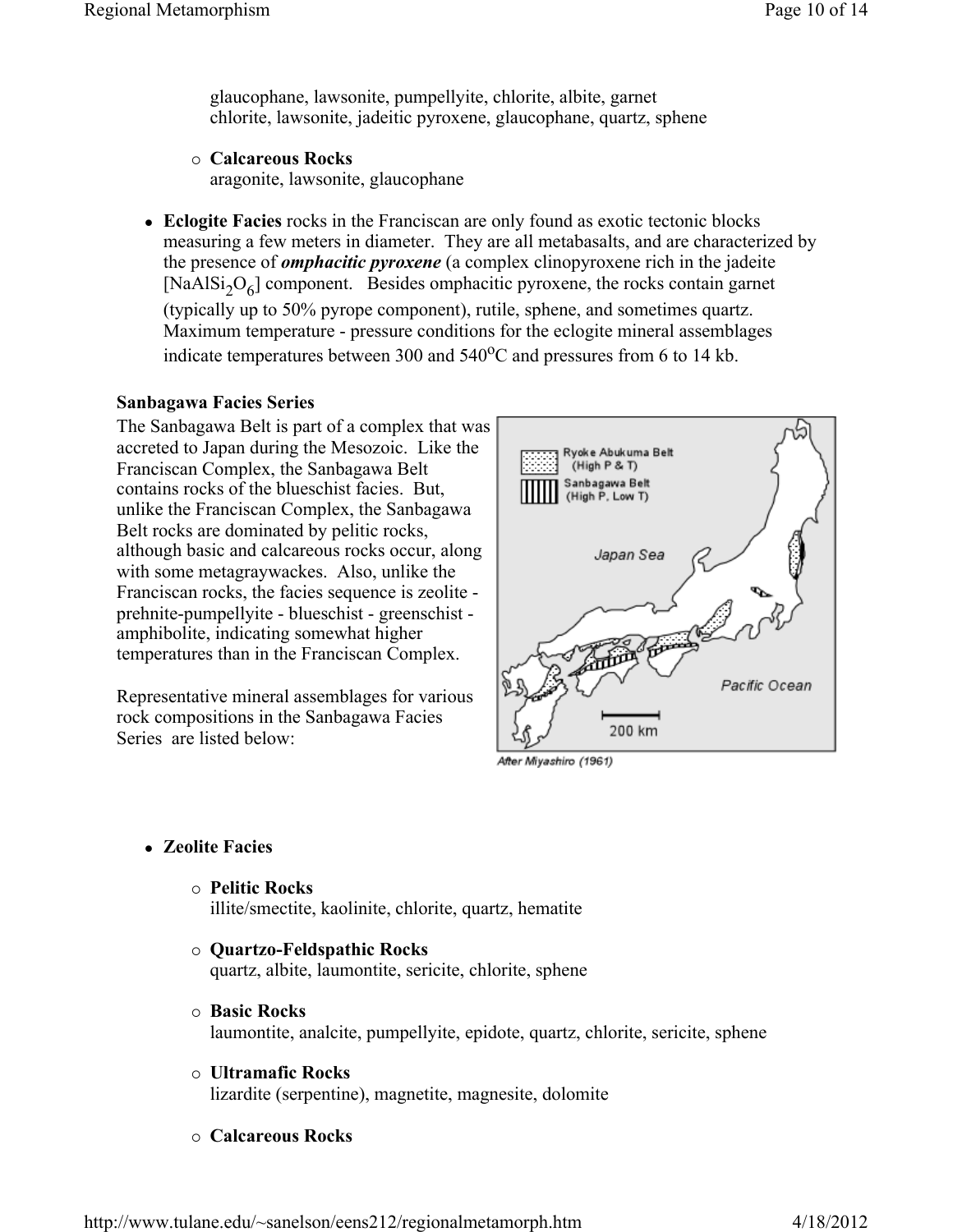calcite, dolomite, quartz

### <sup>z</sup> **Prehnite-Pumpellyite Facies**

{ **Pelitic Rocks**

muscovite, chlorite, quartz, albite, Na-rich amphibole, sphene, ±stilpnomelane

- { **Quartzo-Feldspathic Rocks** quartz, albite, muscovite, chlorite, calcite, graphite, sphene
- { **Basic Rocks** Prehnite, Pumpellyite, epidote, calcite, albite, quartz, chlorite, sphene
- { **Ultramafic Rocks** antigorite (serpentine), brucite, magnetite, dolomite
- { **Calcareous Rocks** calcite, prehnite, chlorite, quartz

### **• Blueschist Facies**

- { **Pelitic Rocks** muscovite, chlorite, chloritoid, quartz, glaucophane, sphene, hematite
- { **Quartzo-Feldspathic Rocks** quartz, albite, lawsonite, chlorite, muscovite, calcite, glaucophane
- { **Basic Rocks** epidote, glaucophane or crossite, actinolite, chlorite, albite, quartz, sphene
- { **Ultramafic Rocks** antigorite, magnetite, magnesite, dolomite
- { **Calcareous Rocks** aragonite, chlorite, hematite

# <sup>z</sup> **Greenschist Facies**

- { **Pelitic Rocks** muscovite, chlorite, quartz, albite, garnet, graphite
- { **Quartzo-Feldspathic Rocks** quartz, albite, epidote, chlorite, muscovite, graphite
- { **Basic Rocks** crossite, epidote, chlorite, albite, garnet, quartz, muscovite, rutile
- { **Ultramafic Rocks** antigorite, magnesite, brucite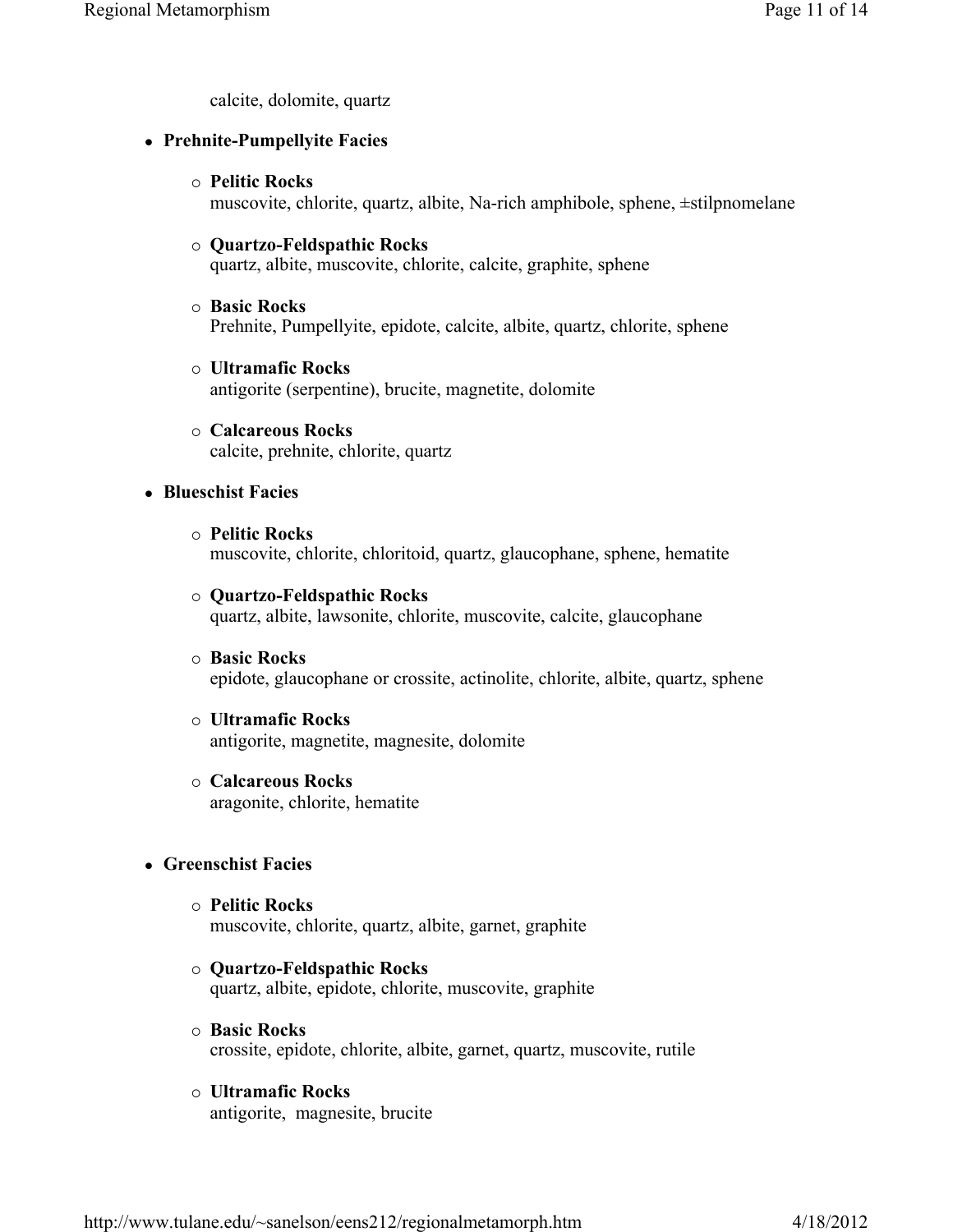- { **Calcareous Rocks** calcite, tremolite, quartz
- **Amphibolite Facies** 
	- { **Pelitic Rocks** muscovite, biotite, quartz, oligoclase, garnet, epidote, graphite
	- { **Quartzo-Feldspathic Rocks** quartz, oligoclase, epidote, garnet, muscovite, rutile
	- { **Basic Rocks** hornblende, epidote, oligoclase, garnet, quartz, hematite
	- { **Ultramafic Rocks** olivine, diopside, tremolite, antigorite
	- { **Calcareous Rocks** calcite, diopside, quartz**,** grossularite

# **Paired Metamorphic Belts**

In 1961, Miyashiro noted that in the cicumpacific region, belts of high pressure, low temperature metamorphism on the oceanic side were associated with belts of high pressure, high temperature metamorphism on the continent side. He termed such an occurrence - *Paired Metamorphic Belts*. The two examples he cited are:

- 1. Japan, where the Sanbagawa Belt represents the high pressure, low temperature belt, and an adjacent belt, called the Ryoke-Abukuma Belt, represents the high pressure, high temperature belt. Here the Ryoke-Abukuma belt consists of Barrovian and Buchan Facies series metamorphic rocks.
- 2. The western U.S., where the Franciscan complex contains rocks metamorphosed at high pressure and low temperature, and rocks exposed in the Klamath Mountains and Sierra Nevada Mountains have remnants of Barrovian and Buchan Facies Series metamorphic rocks. Since most of the Sierra Nevada mountains now consist of batholiths, as discussed previously, one had to look at the roof pendants above the batholiths and in the western foothills of the Sierra Nevada to see the high pressure - high temperature metamorphic rocks.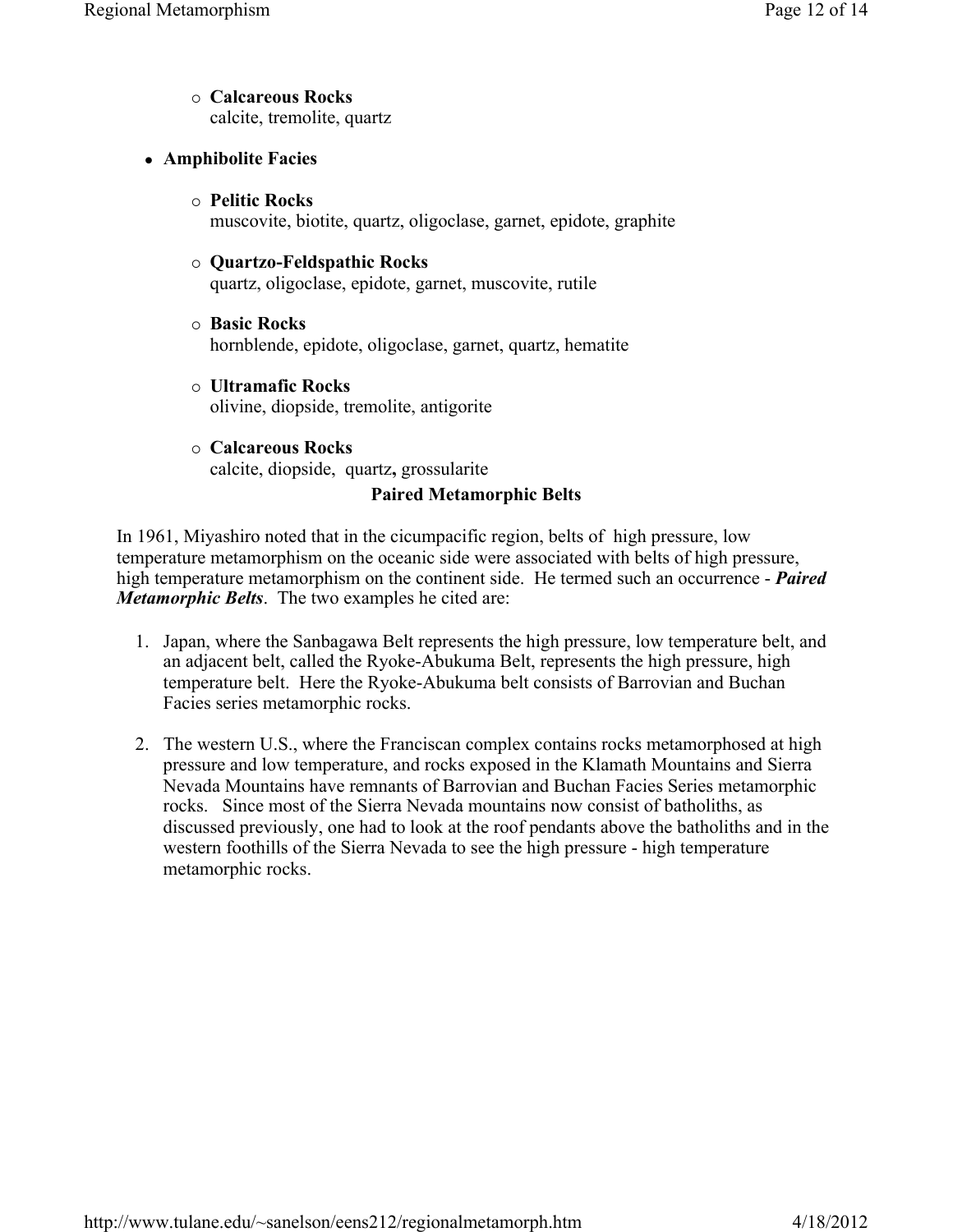

After Miyashiro (1961)

Other occurrences of paired belts have since been recognized throughout the world (see figure 19-12, page 387 in your text) and include areas in New Zealand, Indonesia, Washington State, in the U.S., Chile, and Jamaica. Other such paired belts have been recognized in the Alps of central Europe, the northern coast of South America.

Most of these areas show evidence of having been associated with convergent plate margins, where subduction has occurred. It appears that subduction is necessary to produce the low geothermal gradient necessary to form the belt of high pressure and low temperature. Such belts are probably not more commonly persevered in the geologic record because during blueschist facies metamorphism hydrous minerals are still present. Only if these rocks are uplifted and exposed at the surface relatively rapidly after subduction ceases would they escape being overprinted by facies of normal geothermal gradient, because there would still be fluids available to make the greenschist and amphibolite facies mineral assemblages.

The high pressure- high temperature belts are expected to form in areas beneath the island arc or continental margin volcanic arc. During emplacement of the arc, these areas are subject to higher than normal geothermal gradients that could produce Buchan Facies Series metamorphic Rocks. Furthermore, emplacement of batholiths and isostatic adjustment after magmatism has ceased cause these belts of high T, high P metamorphism to be uplifted and exposed at the surface.

In the case of the Japanese paired belts, the two belts are adjacent to one another likely because subduction has moved farther off the coast. Compressional tectonics between the Pacific and Eurasian Plate has accreted the island arc and trench complex to Japan at the end of the Mesozoic.

In the case of the western U.S., the paired belts are separated from one another. This is because the oceanic ridge that was off the western coast of North America was subducted, and the margin changed from one dominated by compression and subduction to a transform fault margin dominated by strike slip faulting. Isostatic rebound of the highly deformed Franciscan Complex has resulted in its exposure at the surface.